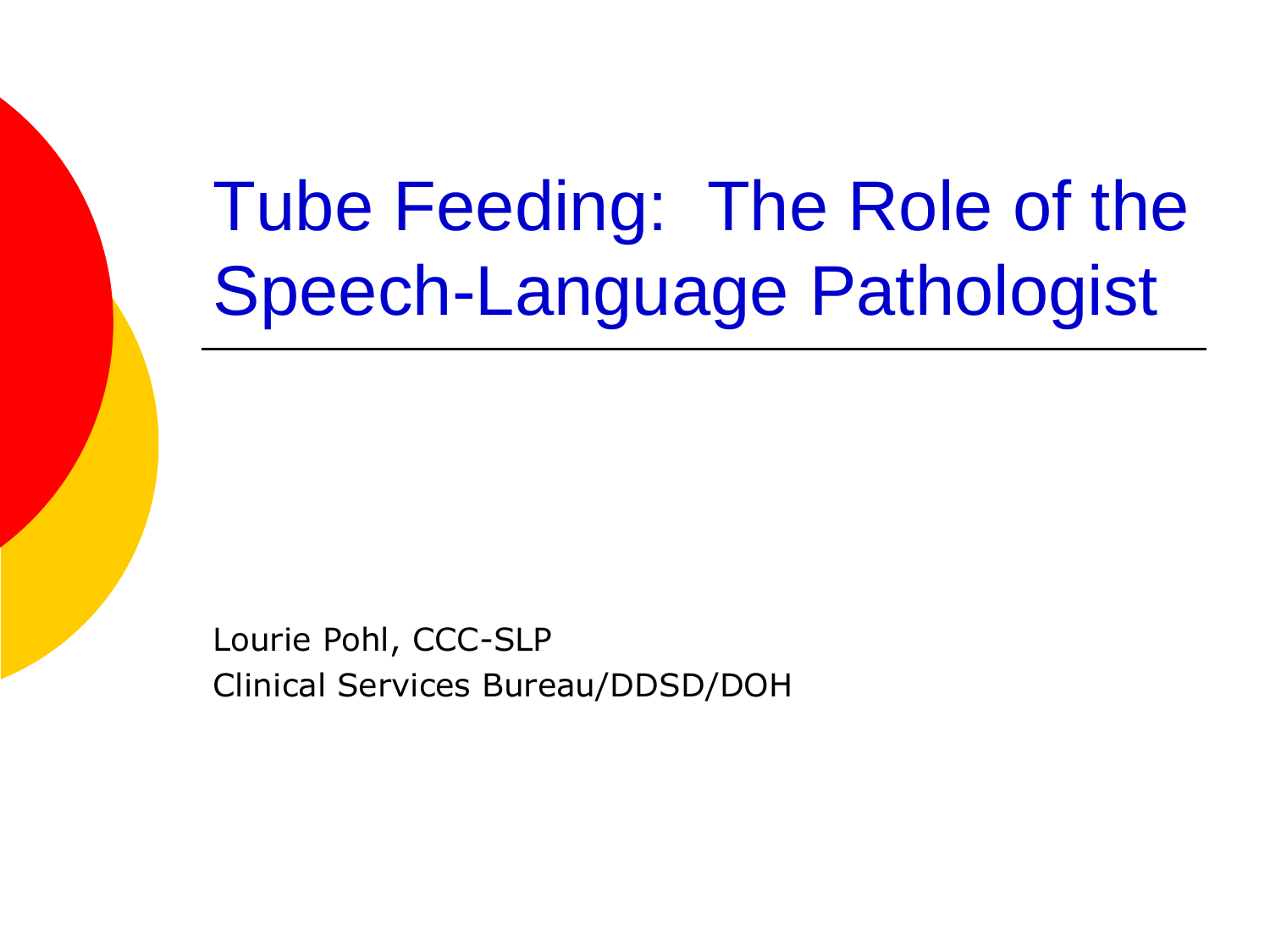# Decision Making

- o Primary responsibility for leading families through discussions of values and treatment choices may rest on non-physician providers. (Cantor & Pearlman, 2003)
- Includes nurses, social workers, case managers, therapists, DSPs and others who have frequent contact with the individual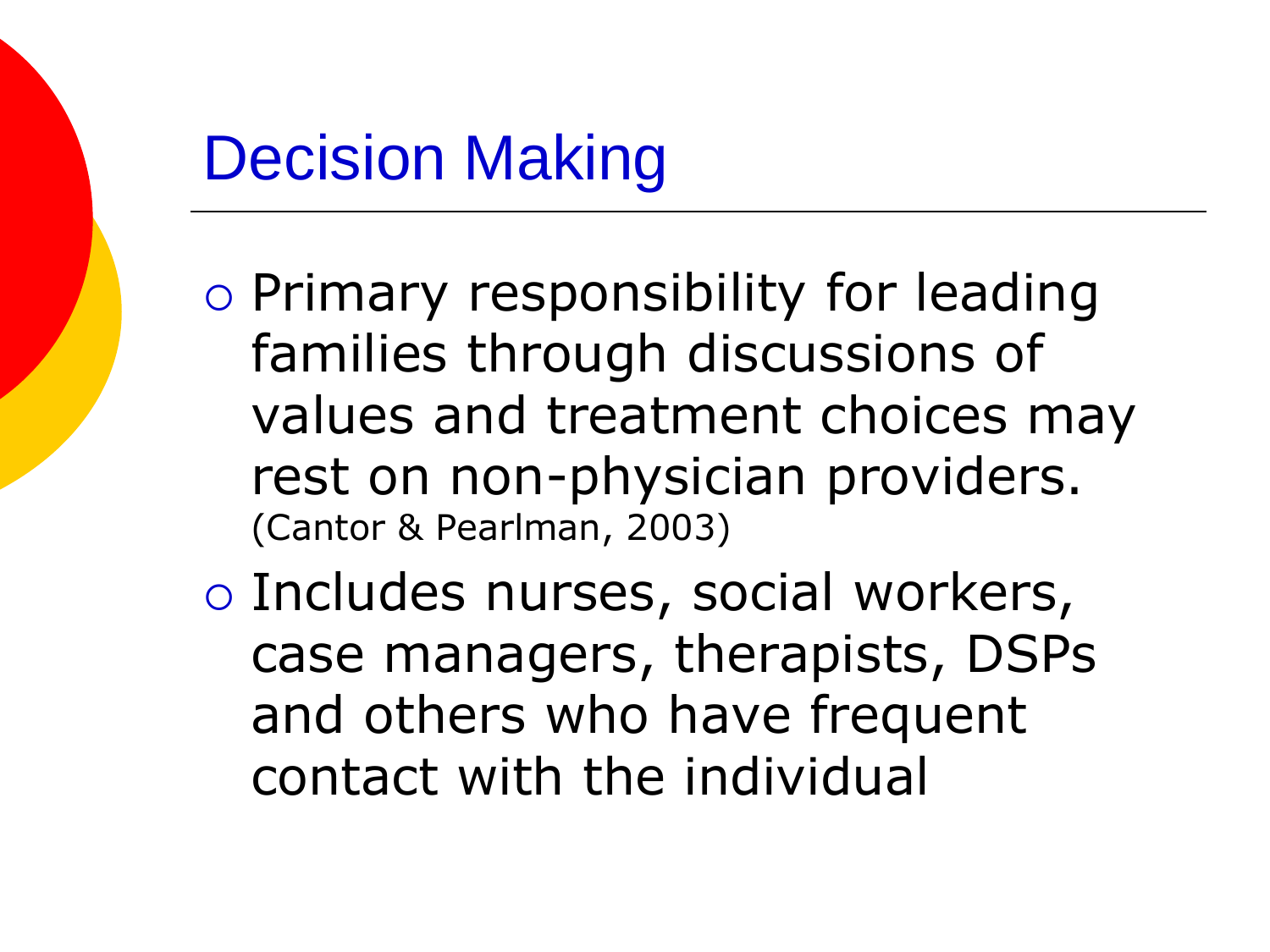# Decision Making

 Primary role for the SLP in decisions relating to enteral feeding is to provide information to allow for an informed choice and not to direct the decision itself.

(Hanna & Joel, 2005)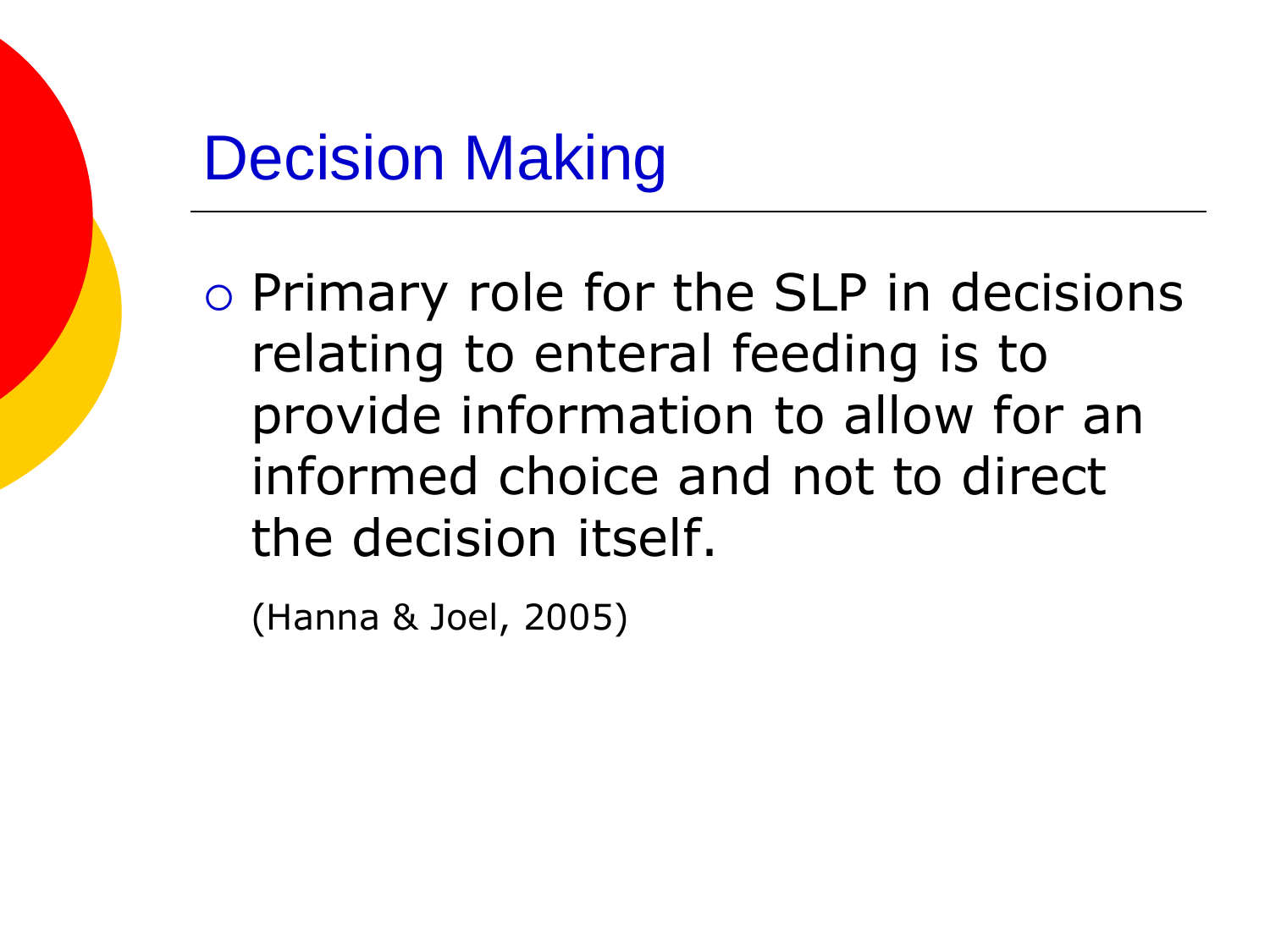#### Unique Role of SLP: Scope of Practice

- Sees individual in contexts of natural living
- Involved in daily activities
- o Knows current QOL



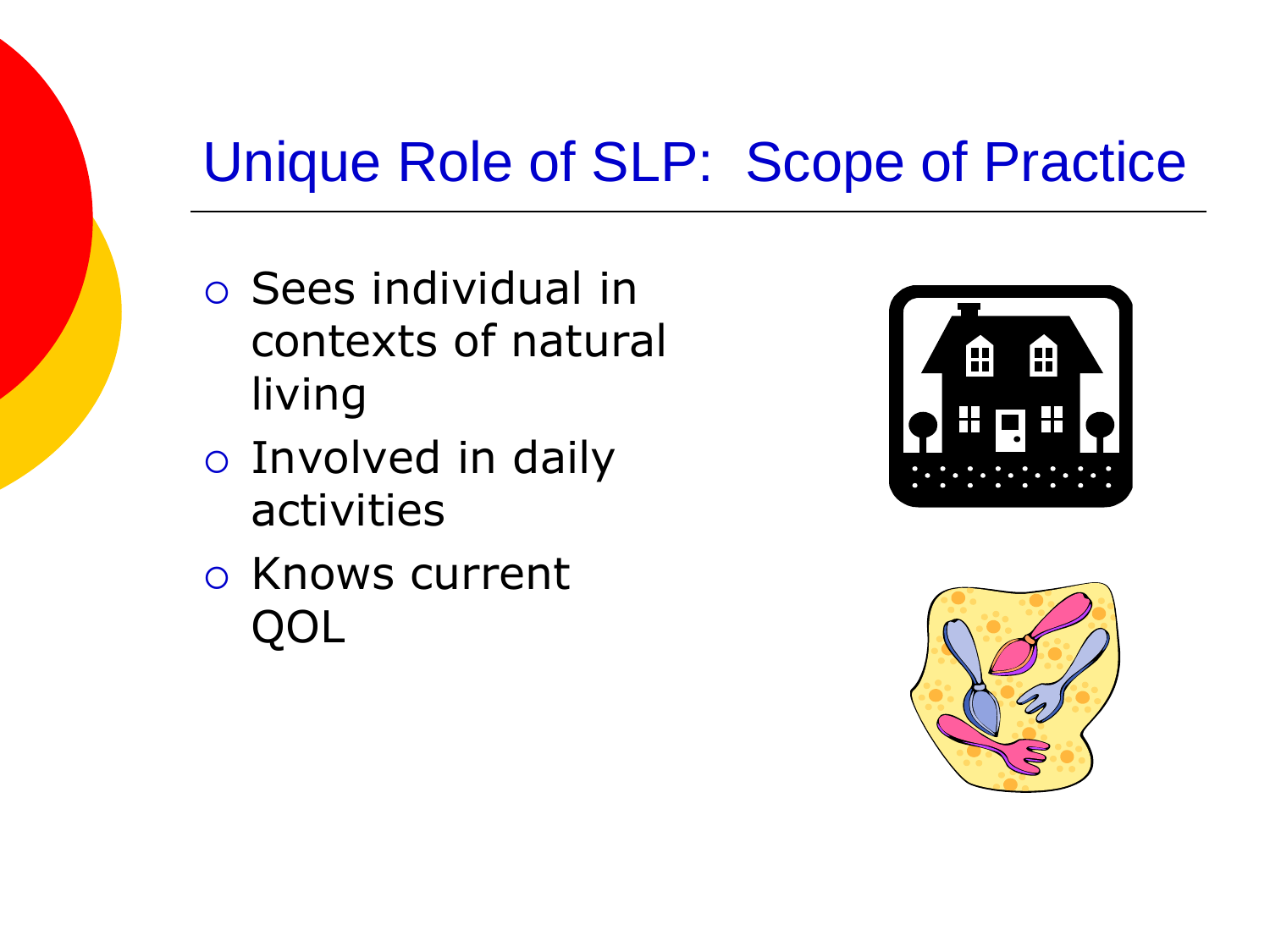#### Unique Role of SLP: Scope of Practice

- Repeatedly assess the individual over time
- Familiar with "typical" eating/ drinking/swallowing status
- Maintains an open ongoing discussion with guardian regarding PO status
- Recognizes and alerts the nurse, IDT and guardian when changes in PO status occur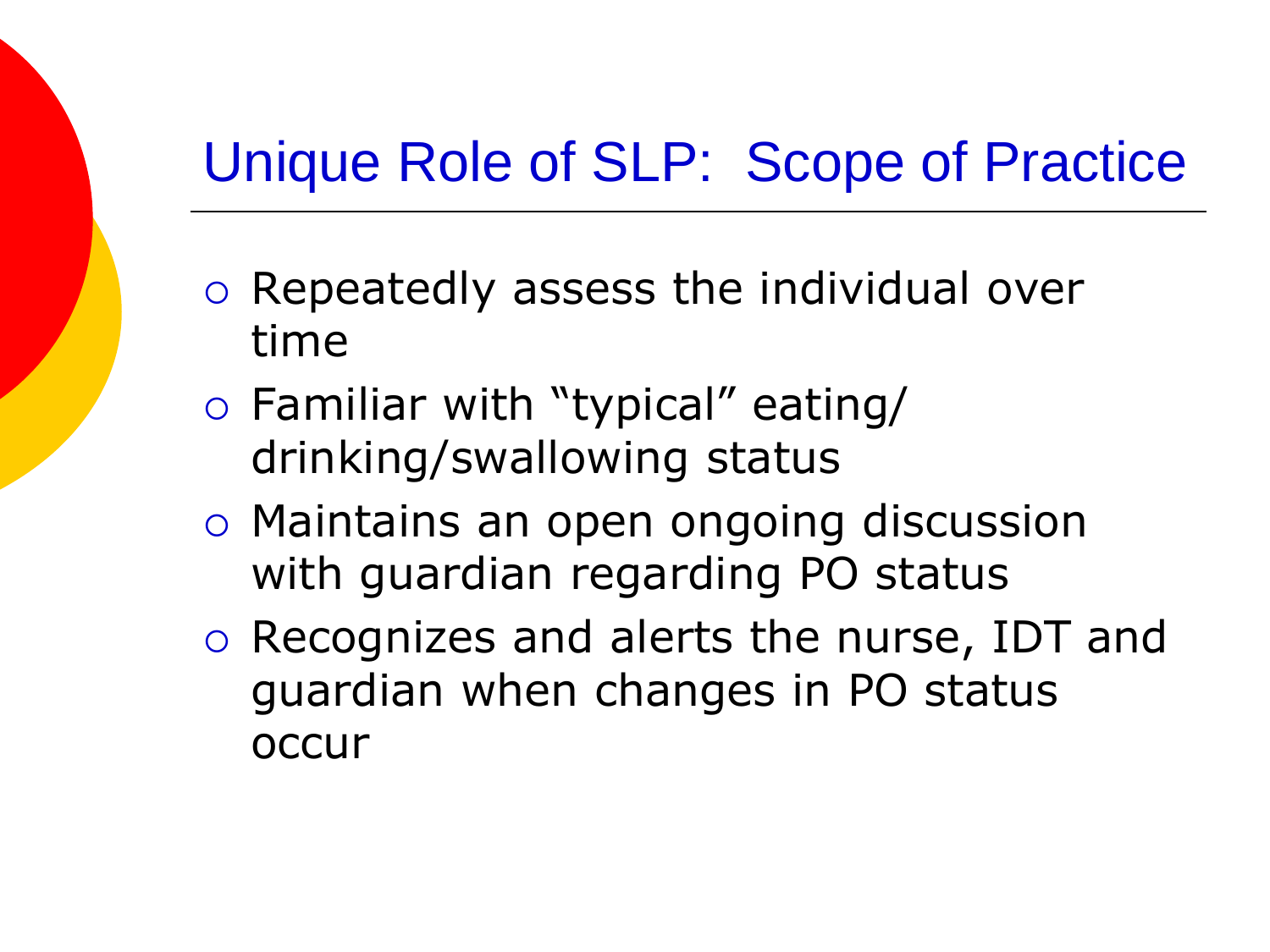Decision Making: Clinical Role of the SLP

- Clinical dysphagia assessment
- o Interpretation of videofluoroscopic swallowing study (VFSS) report
- o Rec additional dx procedures
- Share impressions re Quality of Life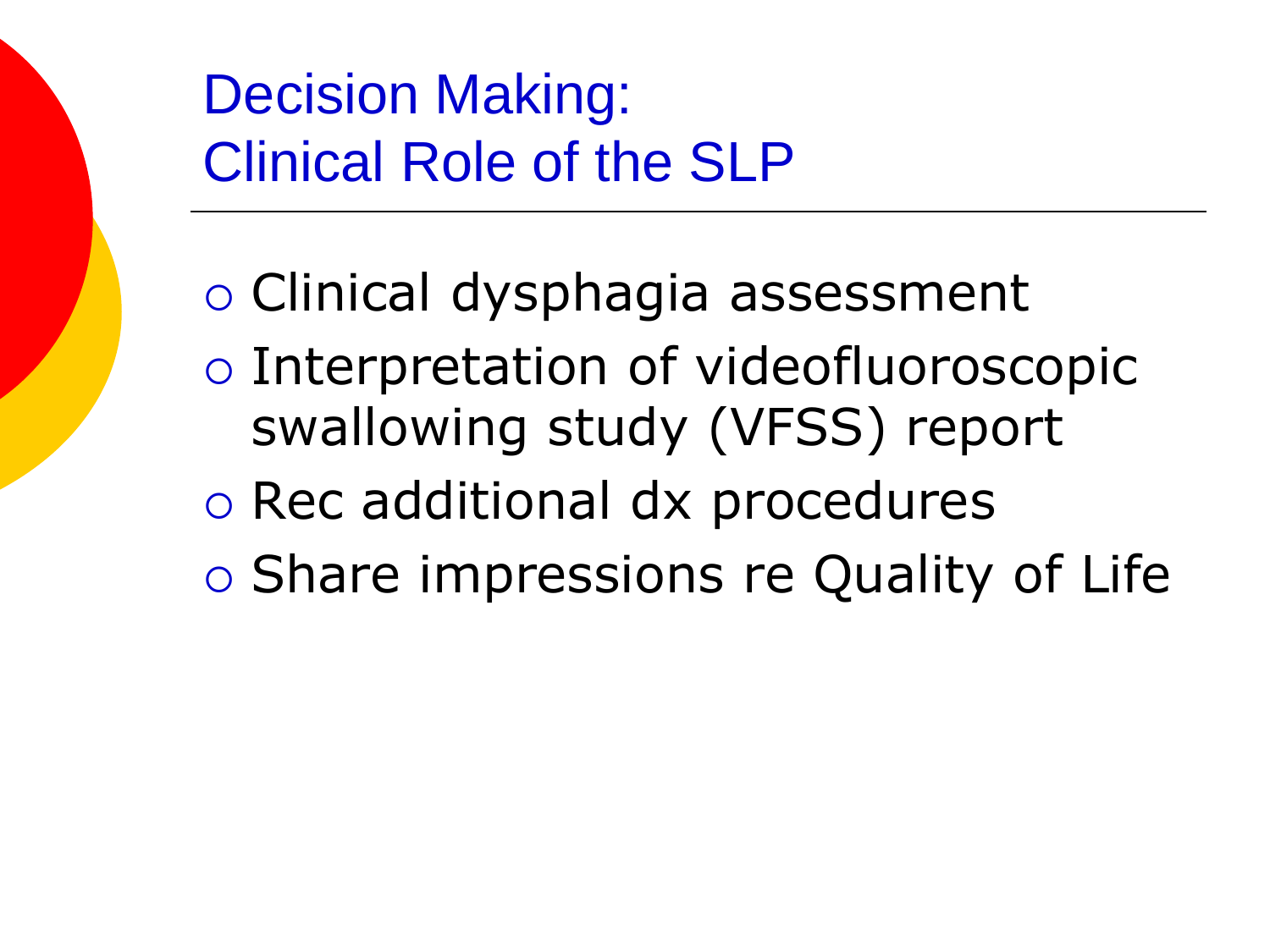# Clinical Dysphagia Assessment

#### Functional eating/drinking

- Oral-motor function
	- $\circ$  Lip and tongue function
	- o Chewing
	- Bolus control
	- Timeliness of swallow
- Pharyngeal function
	- Maintaining bolus in oro-pharyngeal tract
	- Airway protection before, during, after swallow
- **Esophageal function** 
	- o Movement of bolus from upper aerodigestive tract to digestive tract
	- o Comfort w/swallow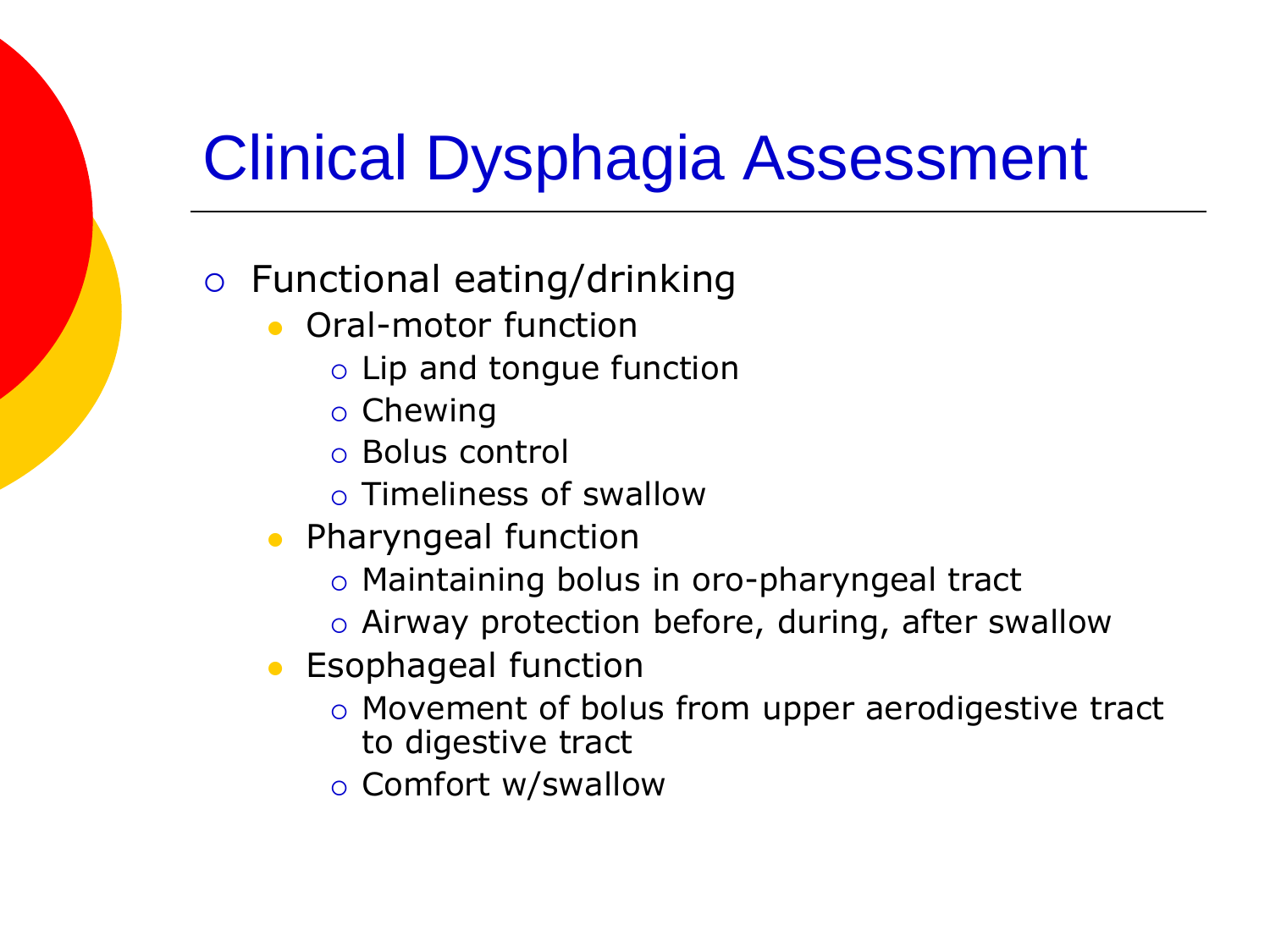Interpretation of Videofluoroscopic Swallow Study (VFSS)

- o Treating SLP to look at entire VFSS report and understand recs
- Identify what happened and risks associated with findings
	- **•** i.e., rec nectar thick liquids
		- Thin liquids result in asp before swallow
		- Honey thick liquids result in pharyngeal coating/residual
	- $\bullet$  i.e., coughing began after 4<sup>th</sup> bite  $\circ$  Effect of fatigue on airway protection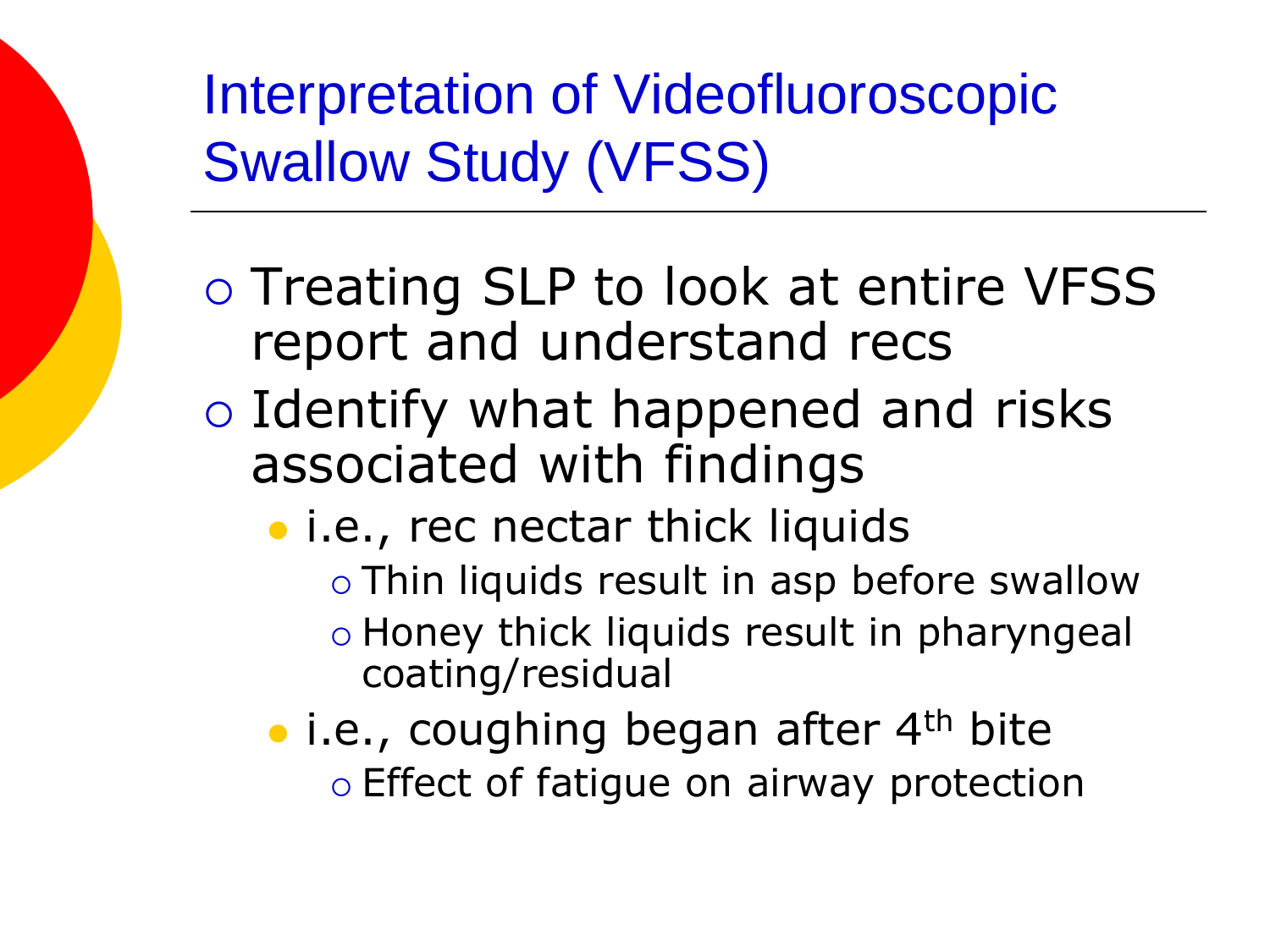#### Recommend Additional Dx Procedures

#### Videofluoroscopic Swallowing Study

- To identify competence of airway protection with current diet/liquid
- To identify therapeutic strategies to improve competence of airway protection
- Upper GI follow through
	- To identify the presence of gastroesophageal reflux during or after eating/drinking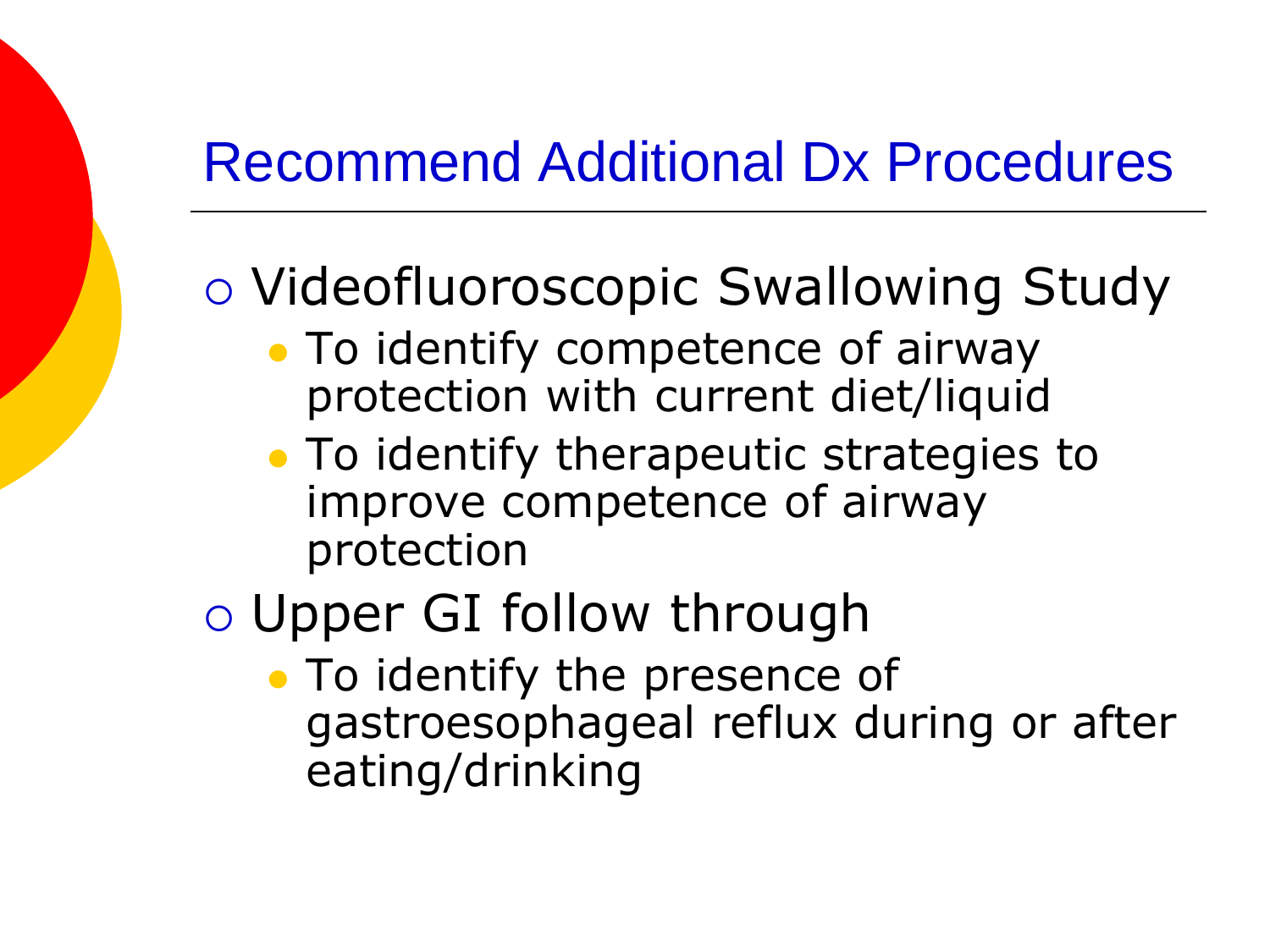#### Share Impressions re QOL

- Individual's feelings re dysphagia take into account the social, emotional and psychological consequences rather than just the clinical or nutritional and respiratory concerns.
- $\circ$  Oral intake is not always preferred by the individual
	- *"A great part of my daytime is consumed just trying to obtain proper and sufficient nutrition to keep me going. Eating is tiresome and inefficient. I can handle only a teaspoonful at a time, and have to chew slowly and stay focused and concentrate as I eat. By the time I finish a small meal and clean up, there is not much time to do other things in between meals, and I am quite tired by then."*

Stated by a man with dysphasia due to TBI.

Bennett & Steele, (2005)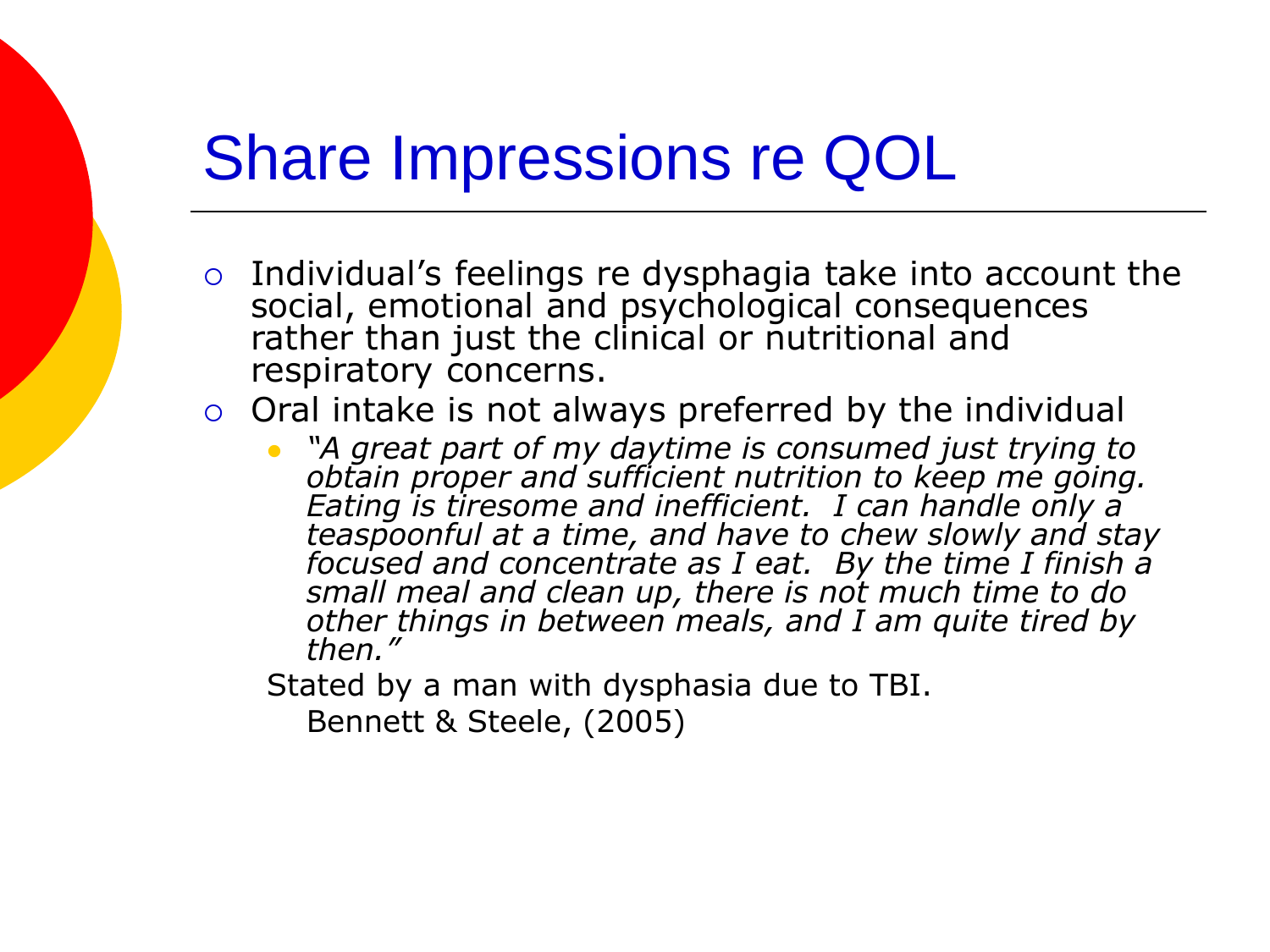## Share Impressions re QOL

- Enjoyment of eating and/or drinking may include
	- Favorite foods/liquids?
	- Willingness to participate in eating/drinking?
	- **Fear of eating/drinking?**
	- Respiratory complications while eating/drinking?
	- **Energy level after oral intake?**
	- Ask the individual about their feelings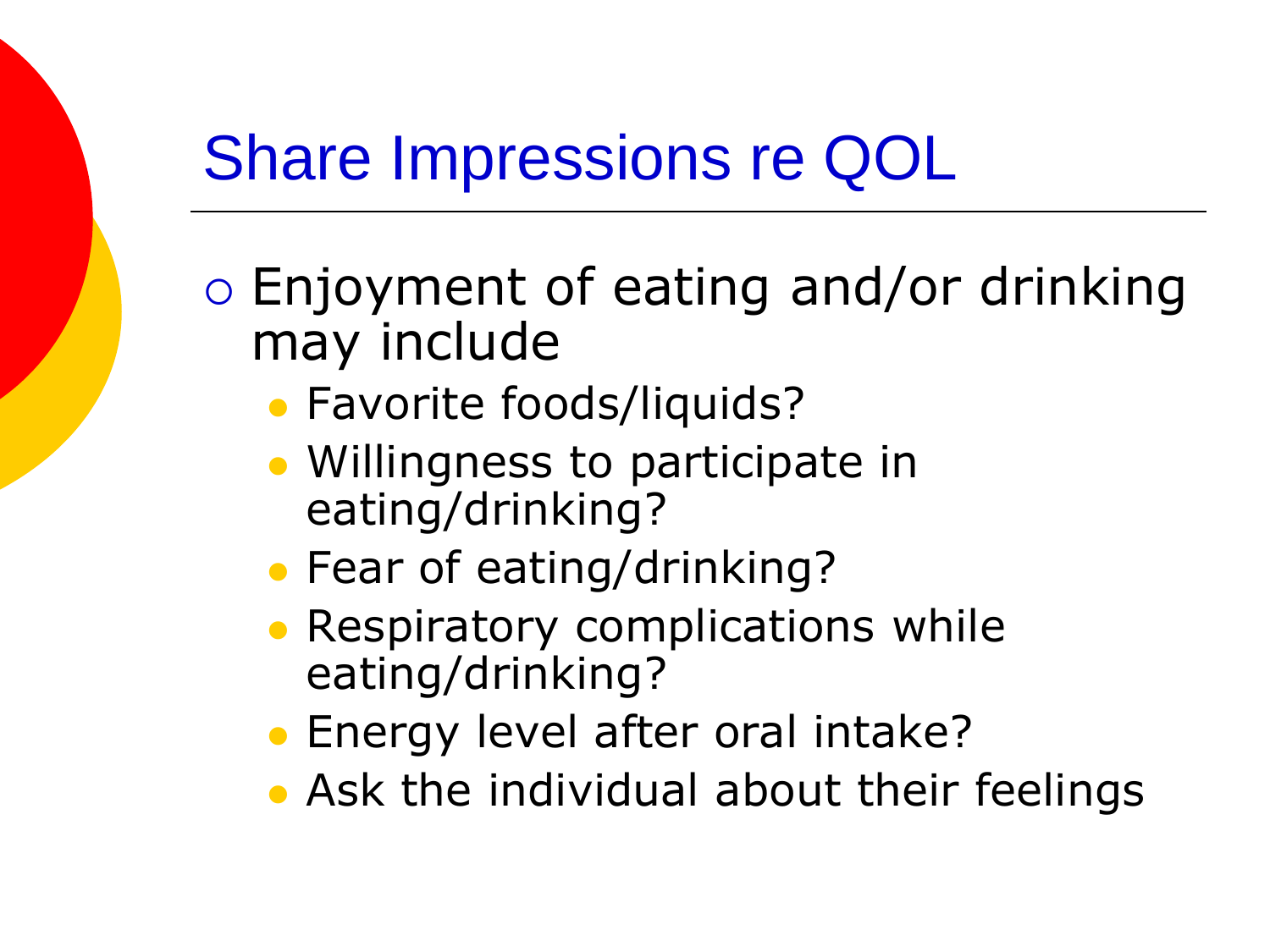#### After Decision to Place Feeding Tube: Role of SLP

- Should know and maintain record of the rationale for feeding tube placement
	- Poor airway protection due to dysphagia
	- **Inadequate oral nutrition or hydration**
	- **.** Low level of alertness for swallowing
- May need to address future recs to consider return to PO intake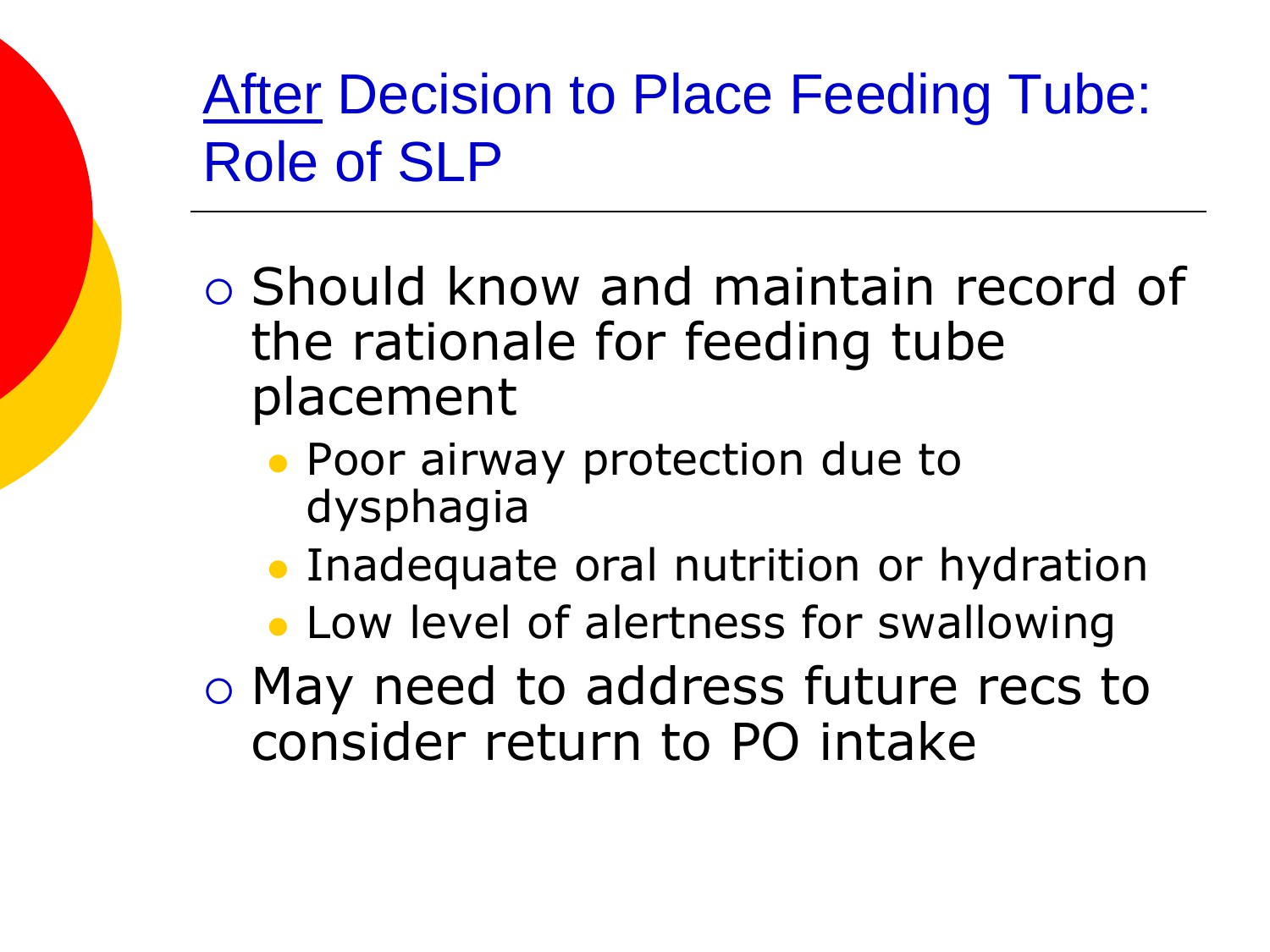After Feeding Tube Placement: Role of SLP Services

- SLP role determined by current PCP order for:
	- PO solids only (NPO liquids)
	- PO liquids only (NPO solids)
	- NPO with limited comfort solids/liquids
	- 100% NPO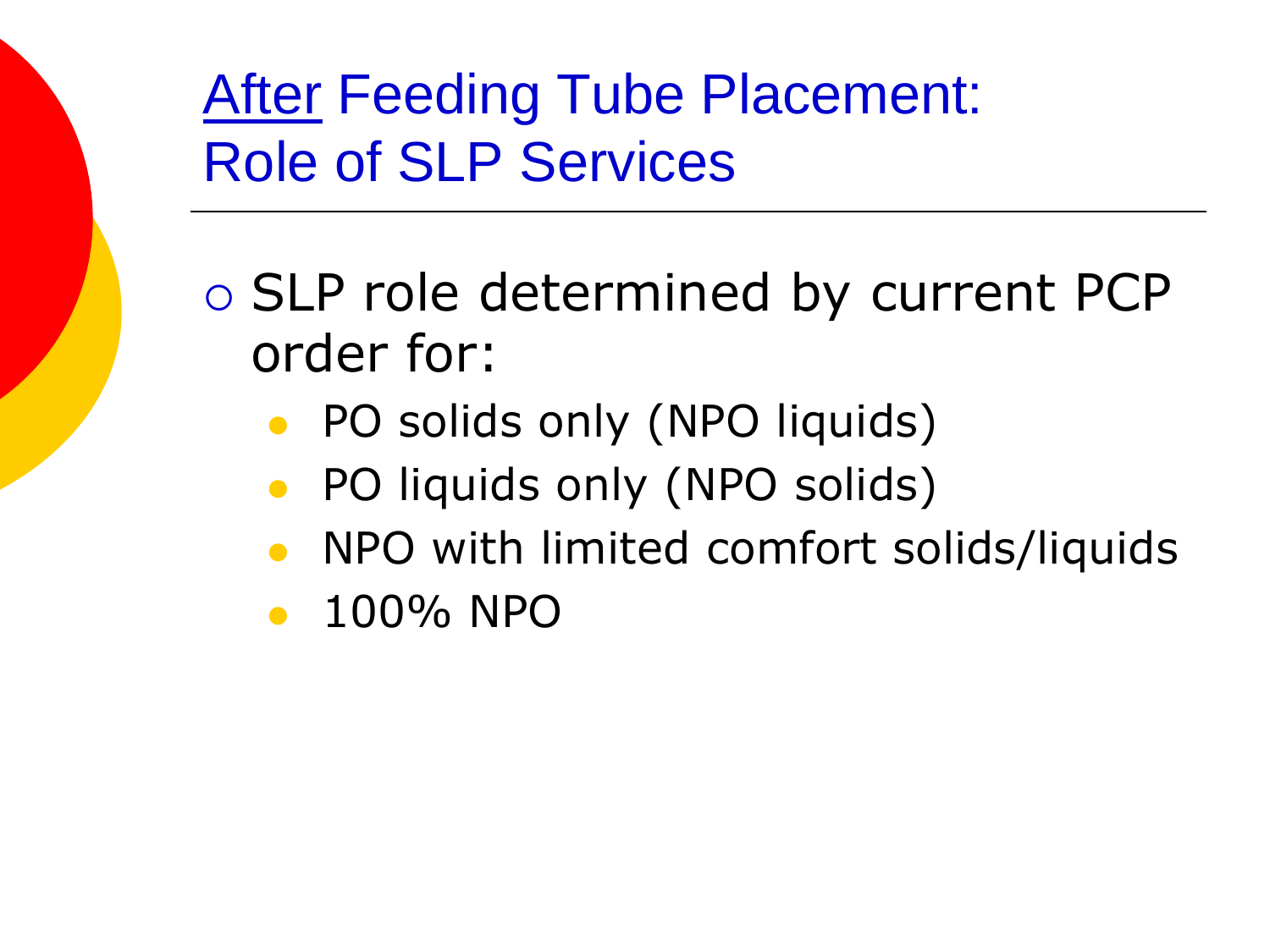#### **After Feeding Tube Placement:** Role of SLP Services

- Develop strategies (as appropriate) for:
	- comfort meals/recreational eating,
	- swallow rehab,
	- restoration of "mealtime"
	- counseling
	- saliva management
	- **o** oral hygiene
	- **communication**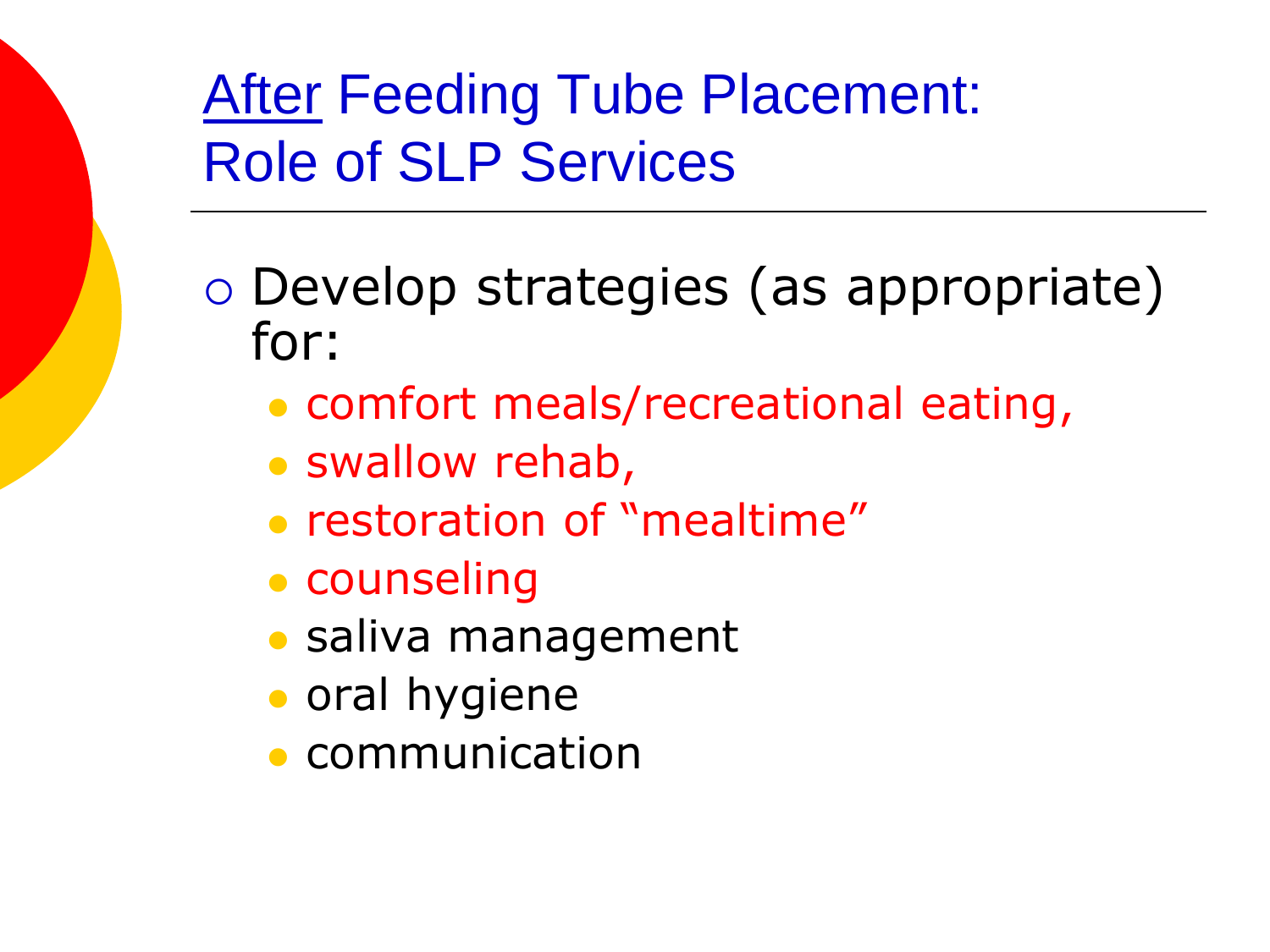## Assessment & Strategy Development: Comfort Meals/Recreational Eating

- o Review VFSS findings re strategies to preserve airway protection
	- **Positioning and Postures**
	- Diet texture/Liquid consistency
	- **Temperature/sensory changes**
	- **Effects of fatique**
	- **Benefits of sequencing presentation of** food and liquid
	- Etc.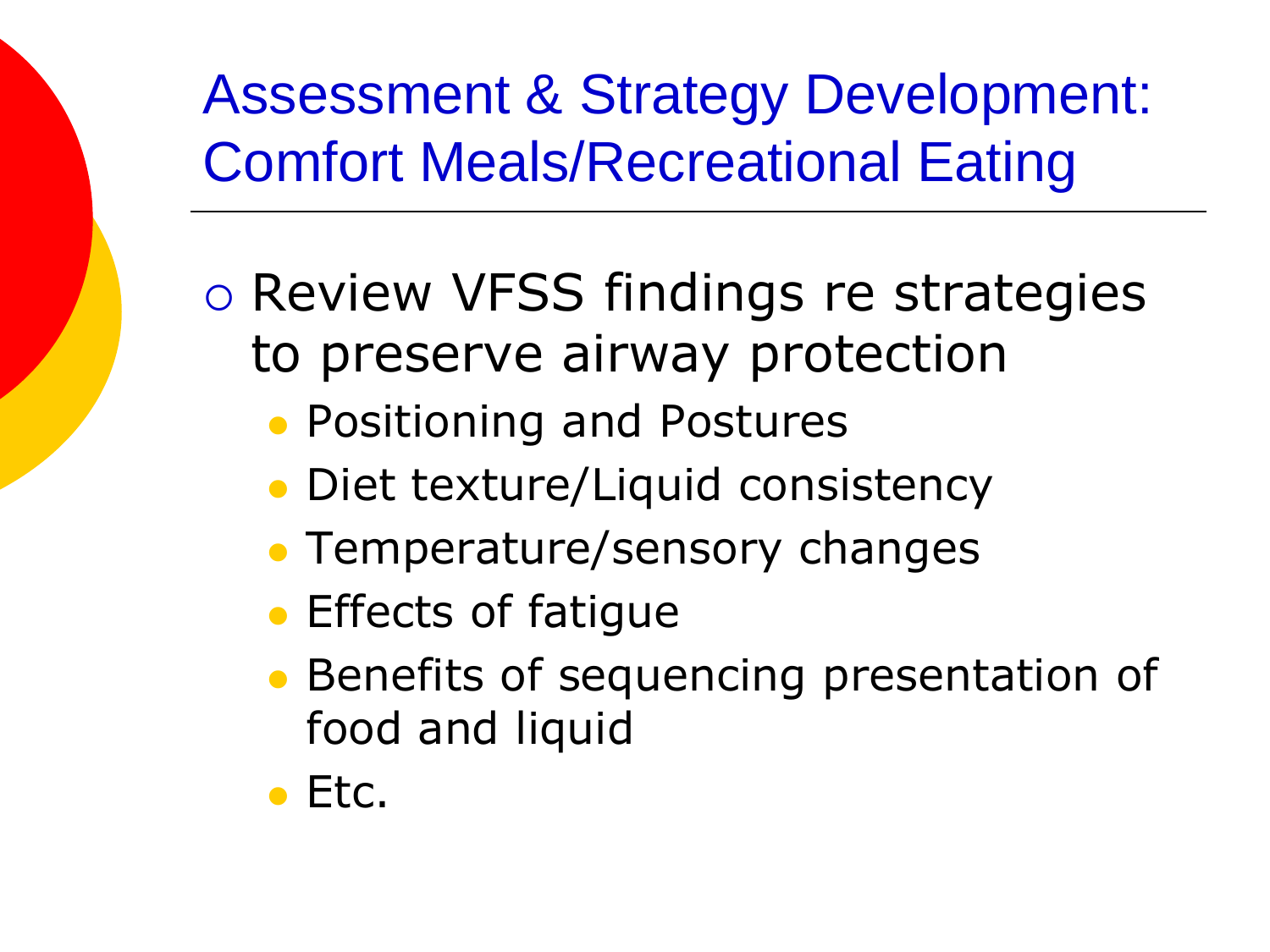#### Assessment & Strategy Development: Swallow Rehabilitation

- Considerations:
	- Type of impairment
		- o Strengthening
			- **Exercises**
			- Vital Stim
		- o Range of motion
			- **Direct treatment**
		- Coordination
	- **Alternative approaches** 
		- o Compensatory
	- Cognitive status
		- Following direction
	- **Focus/Motivation**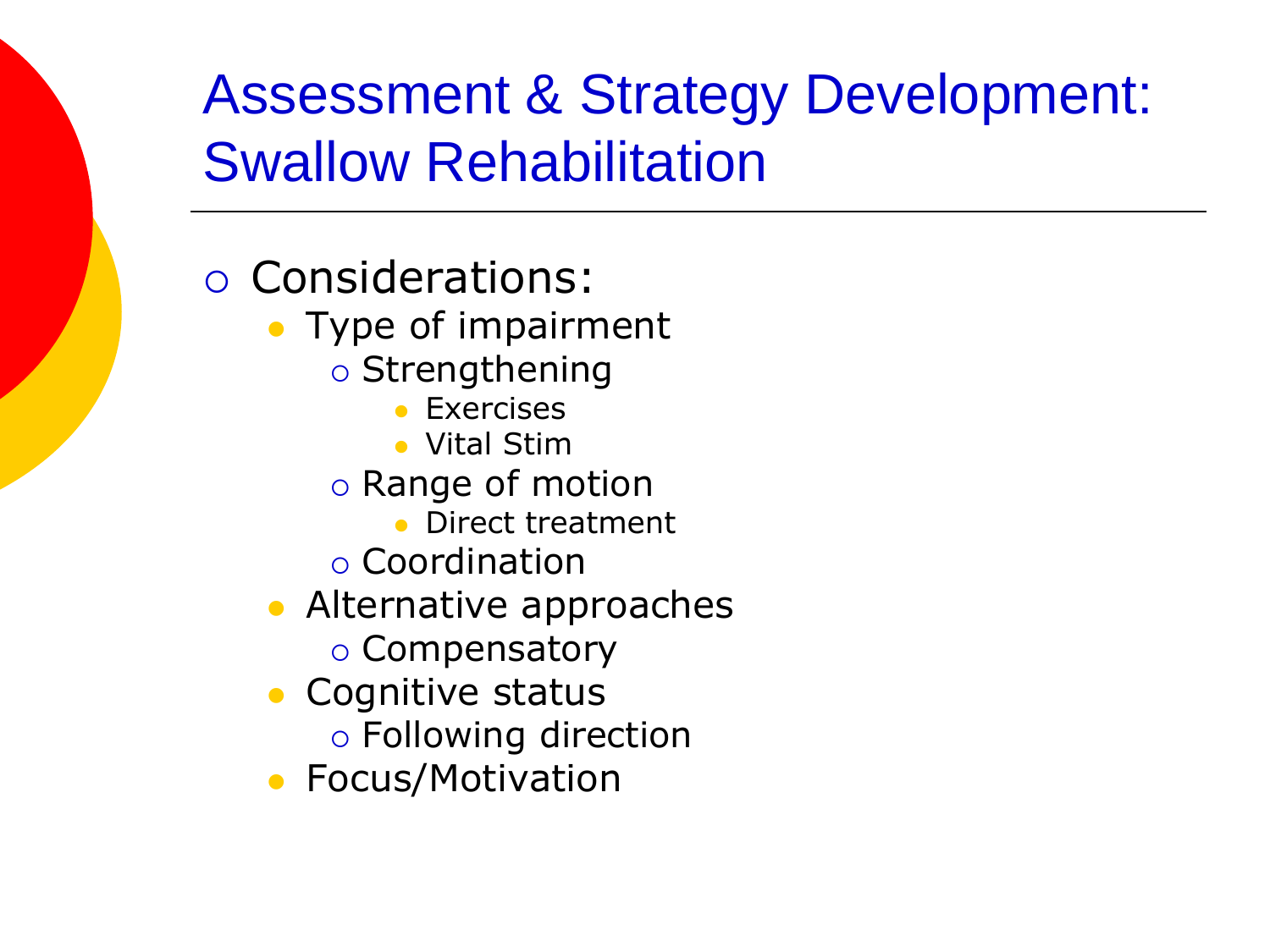#### Strategy Development: Restoration of "Mealtime"

- Mealtimes provide the physical and emotional connection with others.
- Mealtimes are primary contexts for communication and socialization with others.
- Bolus feedings and faster pump rates for shorter periods are more similar to typical mealtimes.

(Morris, 2010)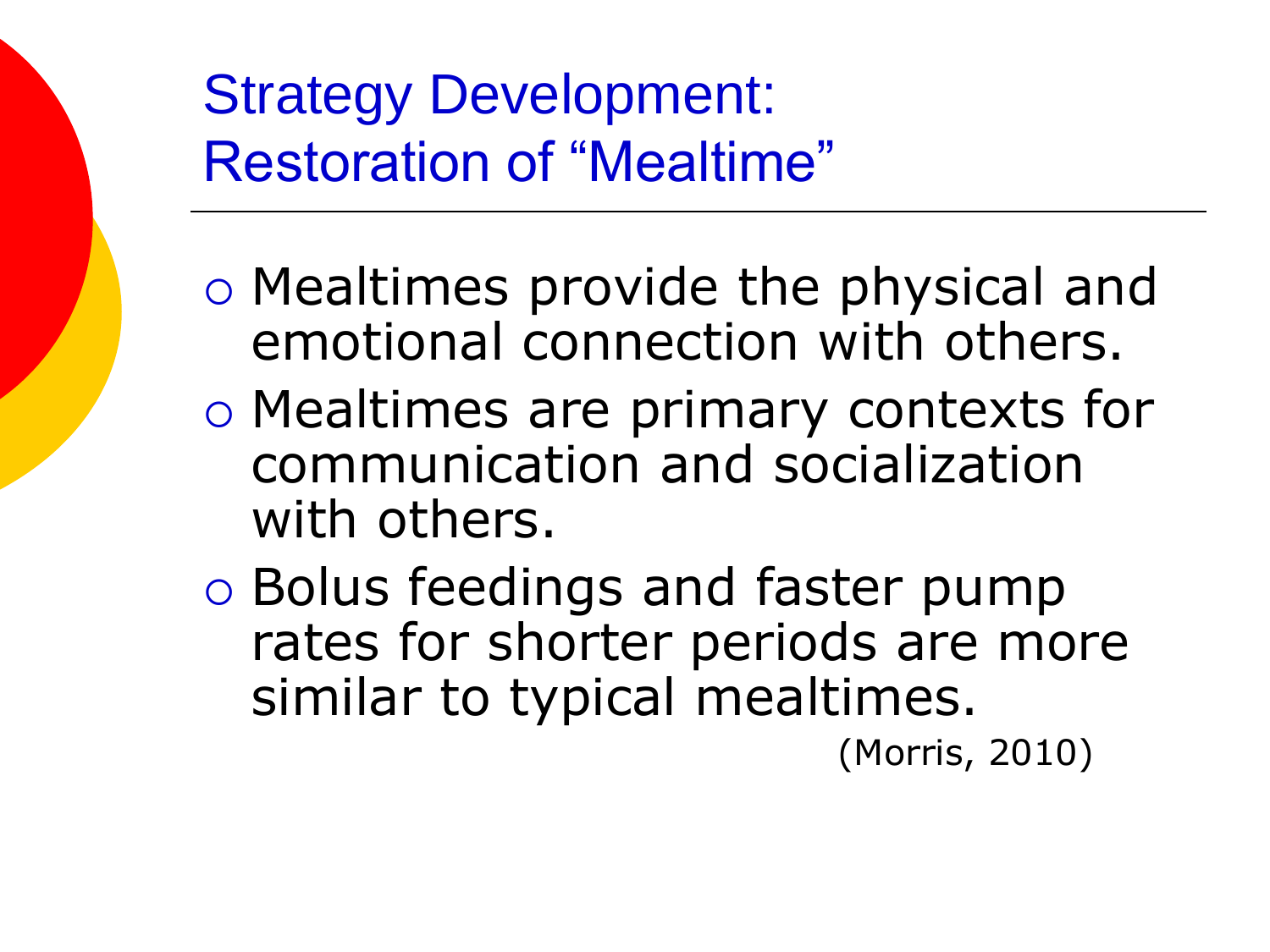### Assessment & Strategy Development: **Counseling**

- Establish connection between illness and oral eating/drinking
- $\circ$  Clarify that nothing "bad" was done
- Identify other enjoyable activities
- Identify pros and cons re oral eating/drinking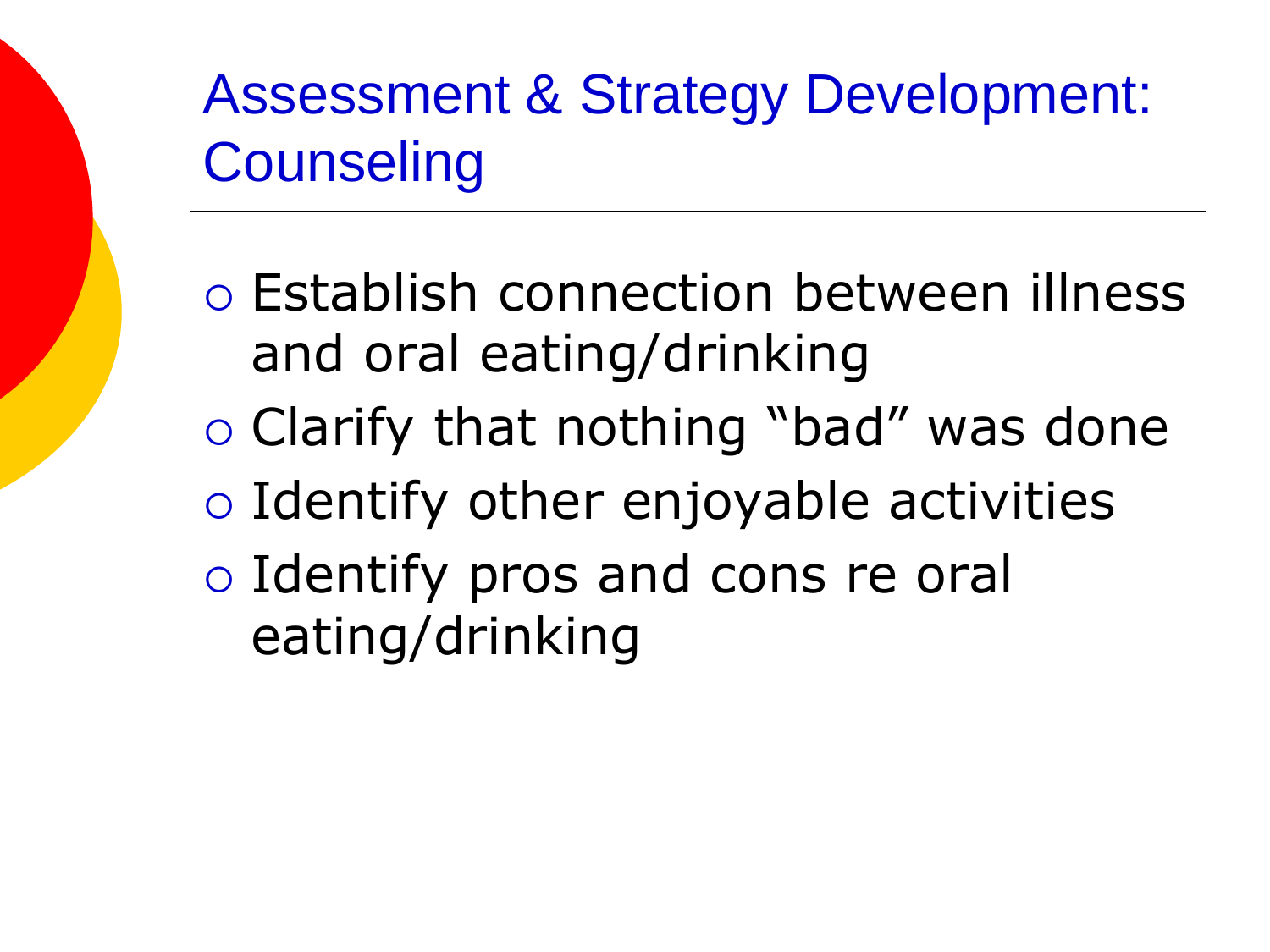Assessment & Strategy Development: Saliva Management

 Observation & Interview re management of oral secretions re airway protection during:

- Walking
- **Sitting**
- Resting
- Interacting with others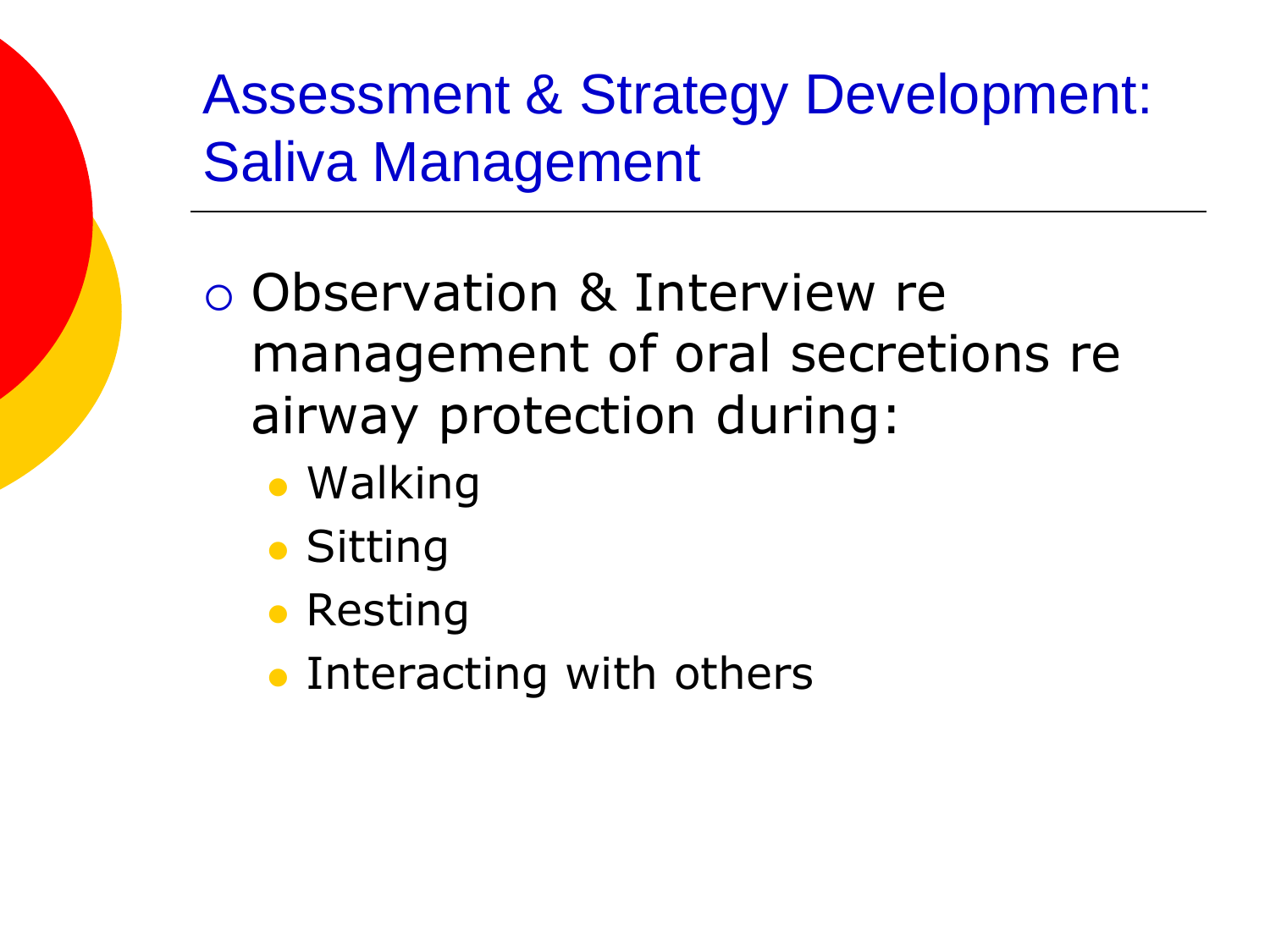Assessment & Strategy Development: Oral Hygiene

- Airway protection during oral hygiene treatment
	- **Positioning and Postures**
- Ways to improve oral health status
	- Mechanical action of brushing
	- **Toothpaste v Mouthwash v Water**
	- Xerostomia
	- **Flossing**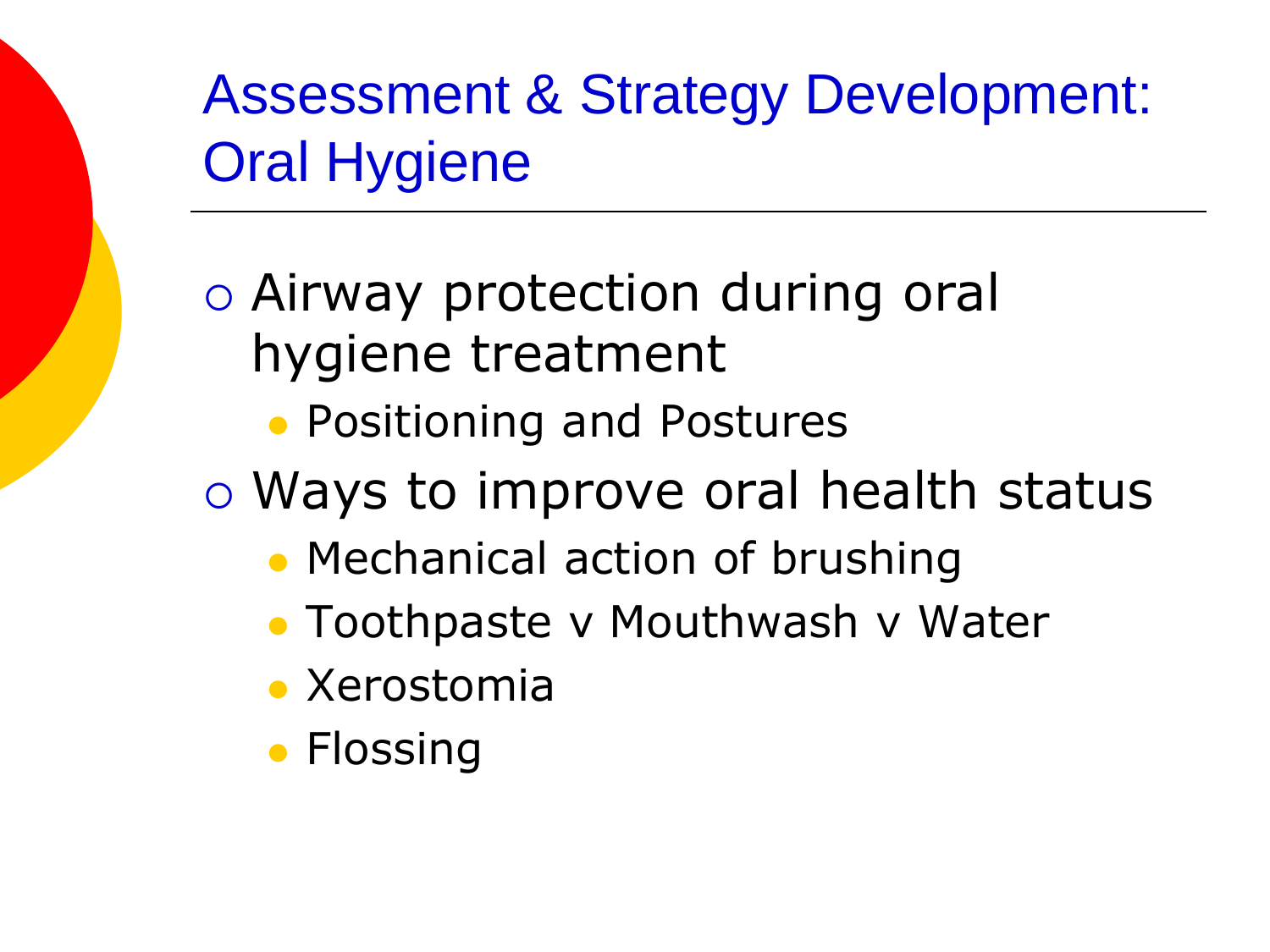# DDSD 2010 Policy & Procedure

#### Role of SLP

- Continuous monitoring for s/s of asp
- With nurse, devel interim plan for newly id mod-high risk
- With IDT members
	- Collaborative assessment of 24-hr risk
	- Collaborative dev of strategies to min risk
		- PO intake nutrition and hydration
		- PO medications
		- **Saliva management**
		- **Oral hygiene**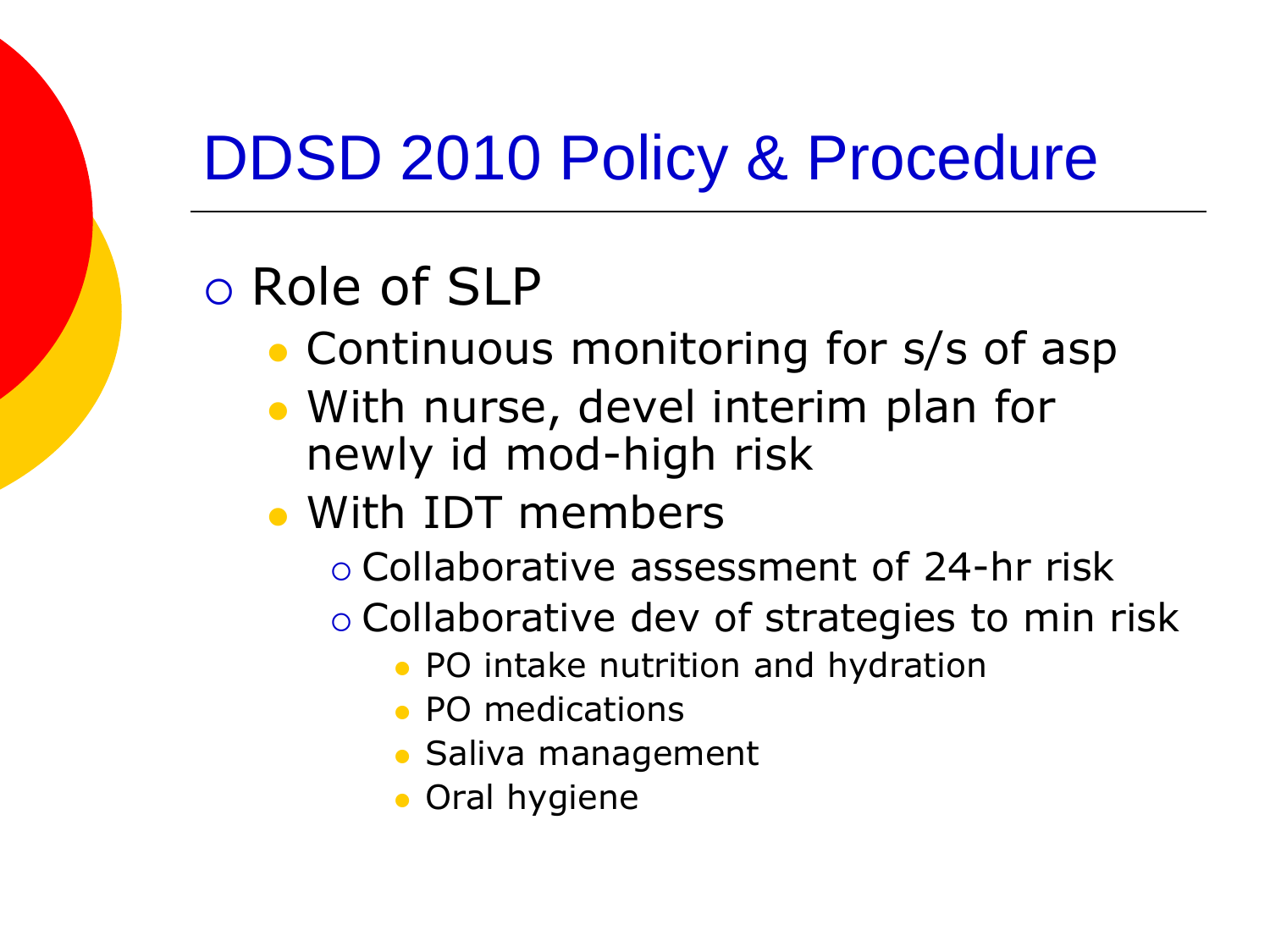# DDSD 2010 Policy & Procedure

 Train implementation of strategies Monitor

- **Implementation of strategies**
- s/s of aspiration

 Attend IDT meetings to discuss any changes or needed revisions to CARMP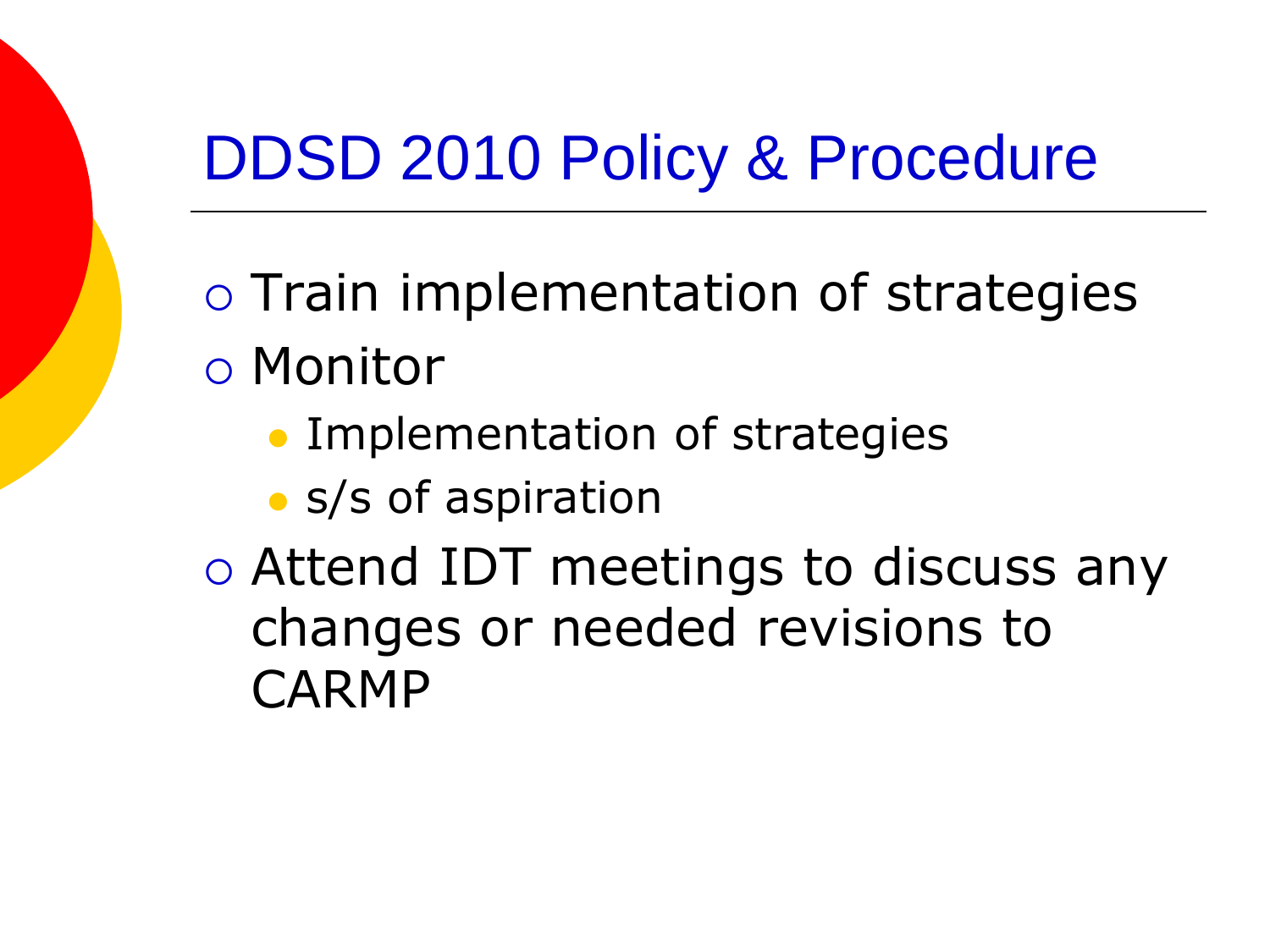Decision Making: Role of the SLP

- Current temperature of the DDSD-SLP field varies
	- Knowledgeable/experienced
	- **· Inexperienced**
	- **Ethical concerns about role**
	- Uncertainty regarding role